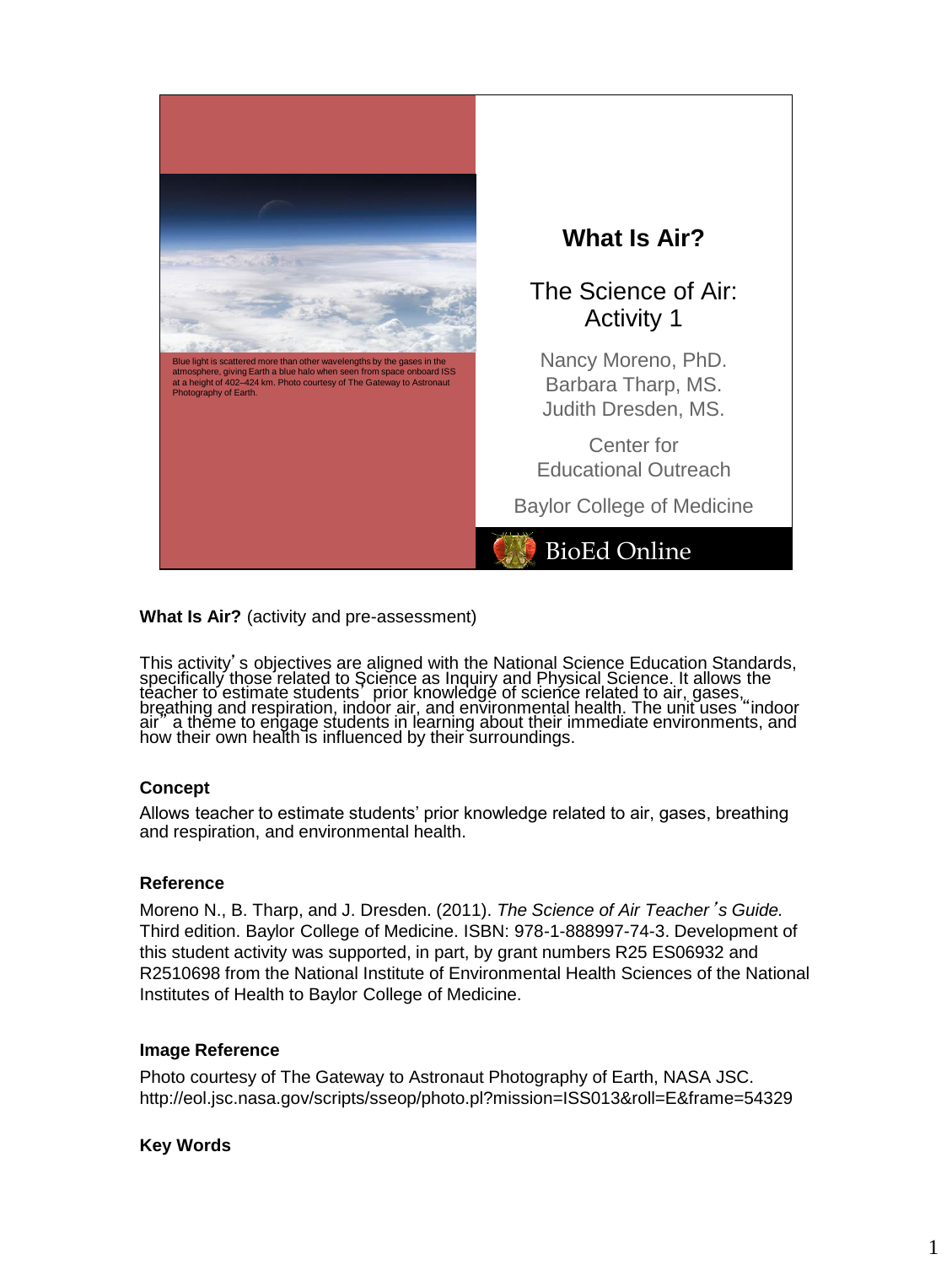lesson, slides, teaching slides, lesson demonstration, science, life science, environment, air, air quality, indoor air quality, gas, gases, oxygen, carbon dioxide, photosynthesis, gas molecule, pollen, dust, smoke, allergies, asthma, lungs, vital lung capacity, dust, mold, pollution, pollutant, health,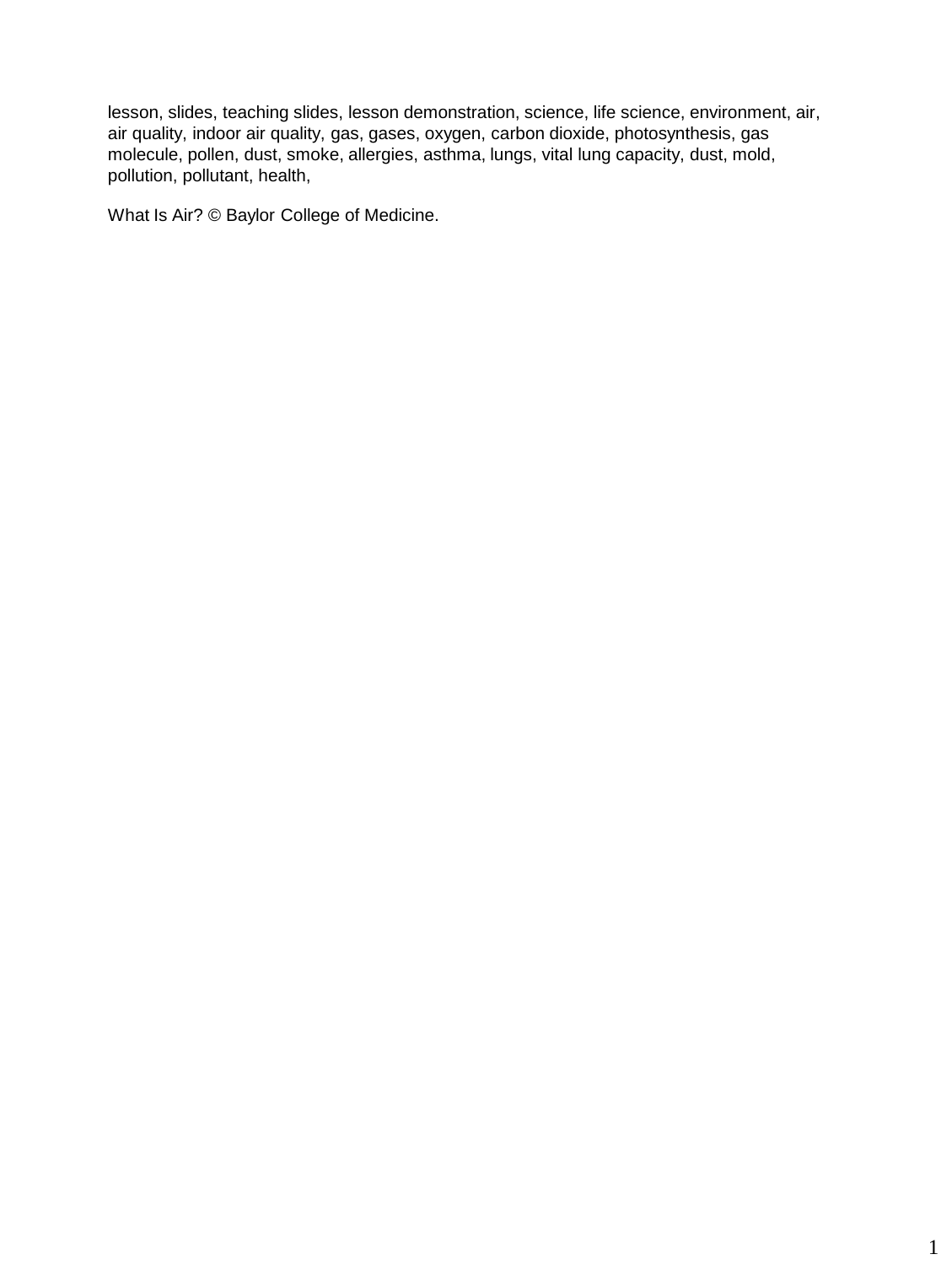

### **Materials**

#### **Teacher Materials**

•Several sheets of chart paper to record and display student questions. If room is available, leave the questions up as you work through all of the activities in the Air unit teacher's guide.

# **Materials per Student**

•Copy of the student page.

#### **Reference**

Moreno N., B. Tharp, and J. Dresden. (2011). *The Science of Air Teacher*'*s Guide.* Third edition. Baylor College of Medicine. ISBN: 978- 1-888997-74-3. Development of this student activity was supported, in part, by grant numbers R25 ES06932 and R2510698 from the National Institute of Environmental Health Sciences of the National Institutes of Health to Baylor College of Medicine.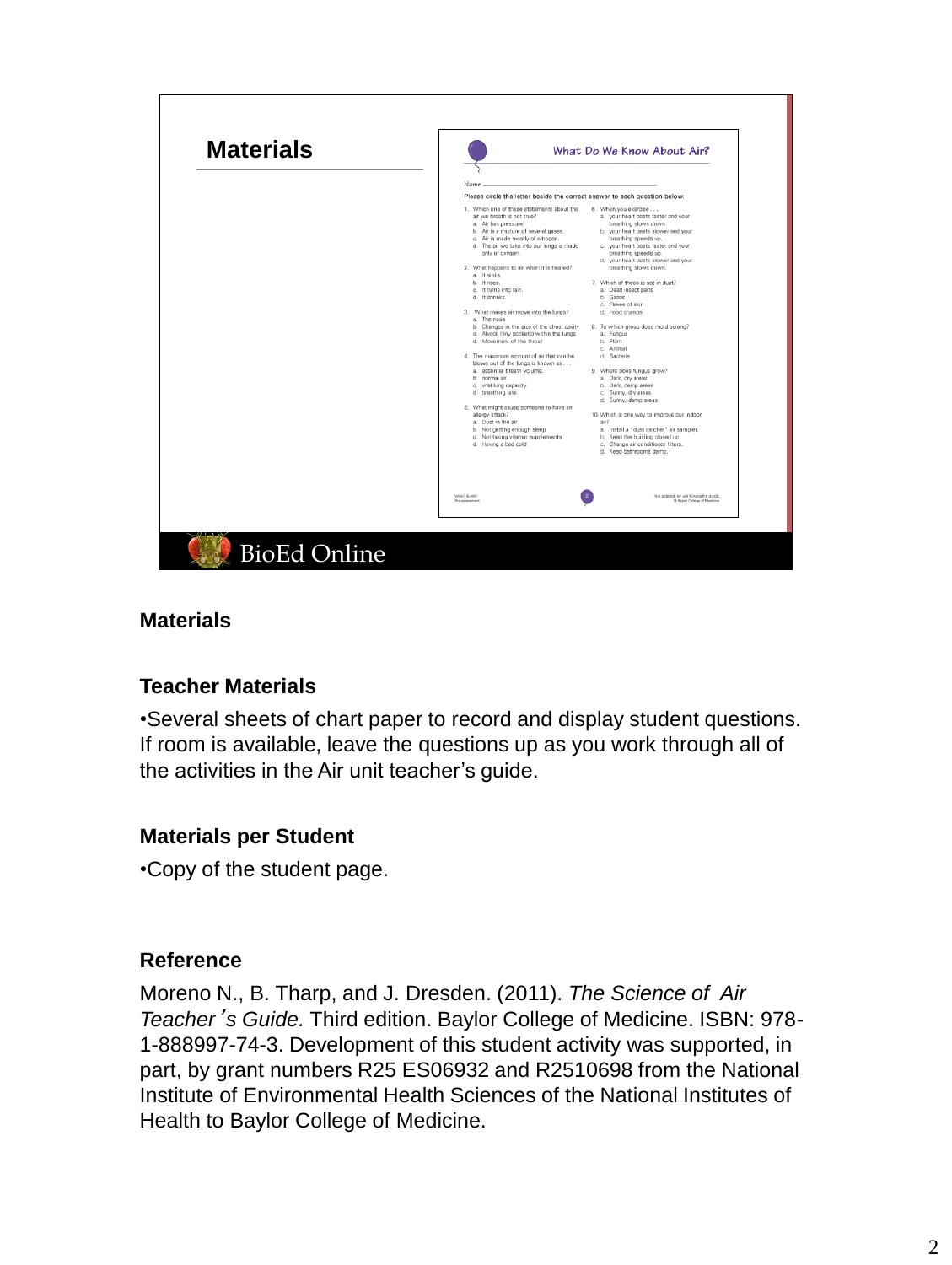### **Key Words**

materials needed, materials list,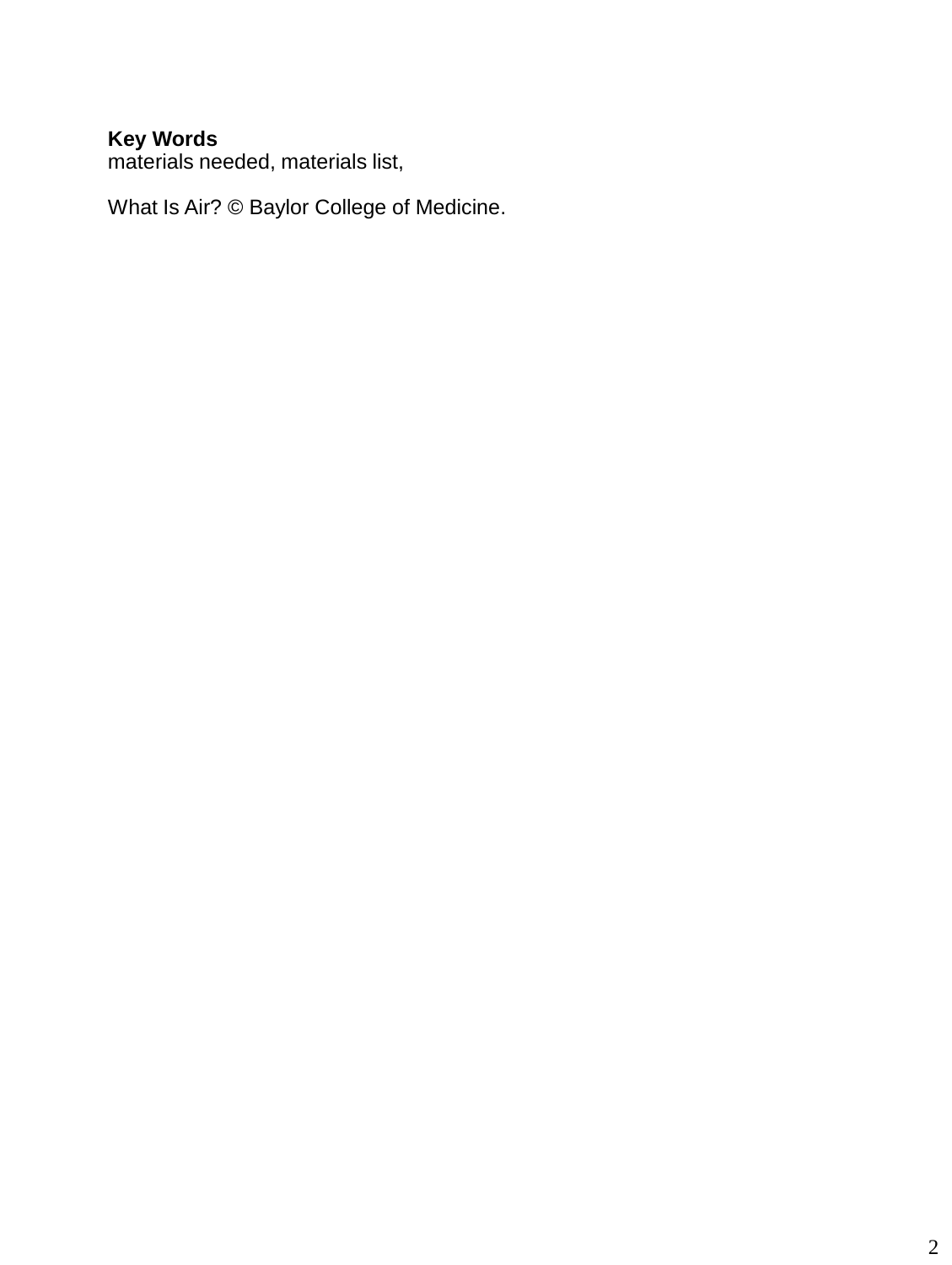

### **What Do You Know About Air?**

To focus students for this activity, begin by asking *What makes up air?*  Stimulate a class discussion about properties of air. Challenge students to share what they know about air. To narrow the conversation, you also may want to ask, *Of what substance is air made? Can we see air? Does air move?" Are there pollutants in air—and if so, what kind?* and *Are pollutants bad for our health?*

#### **Reference**

Moreno N., B. Tharp, and J. Dresden. (2011). *The Science of Air Teacher*'*s Guide.* Third edition. Baylor College of Medicine. ISBN: 978- 1-888997-74-3. Development of this student activity was supported, in part, by grant numbers R25 ES06932 and R2510698 from the National Institute of Environmental Health Sciences of the National Institutes of Health to Baylor College of Medicine.

#### **Image Reference**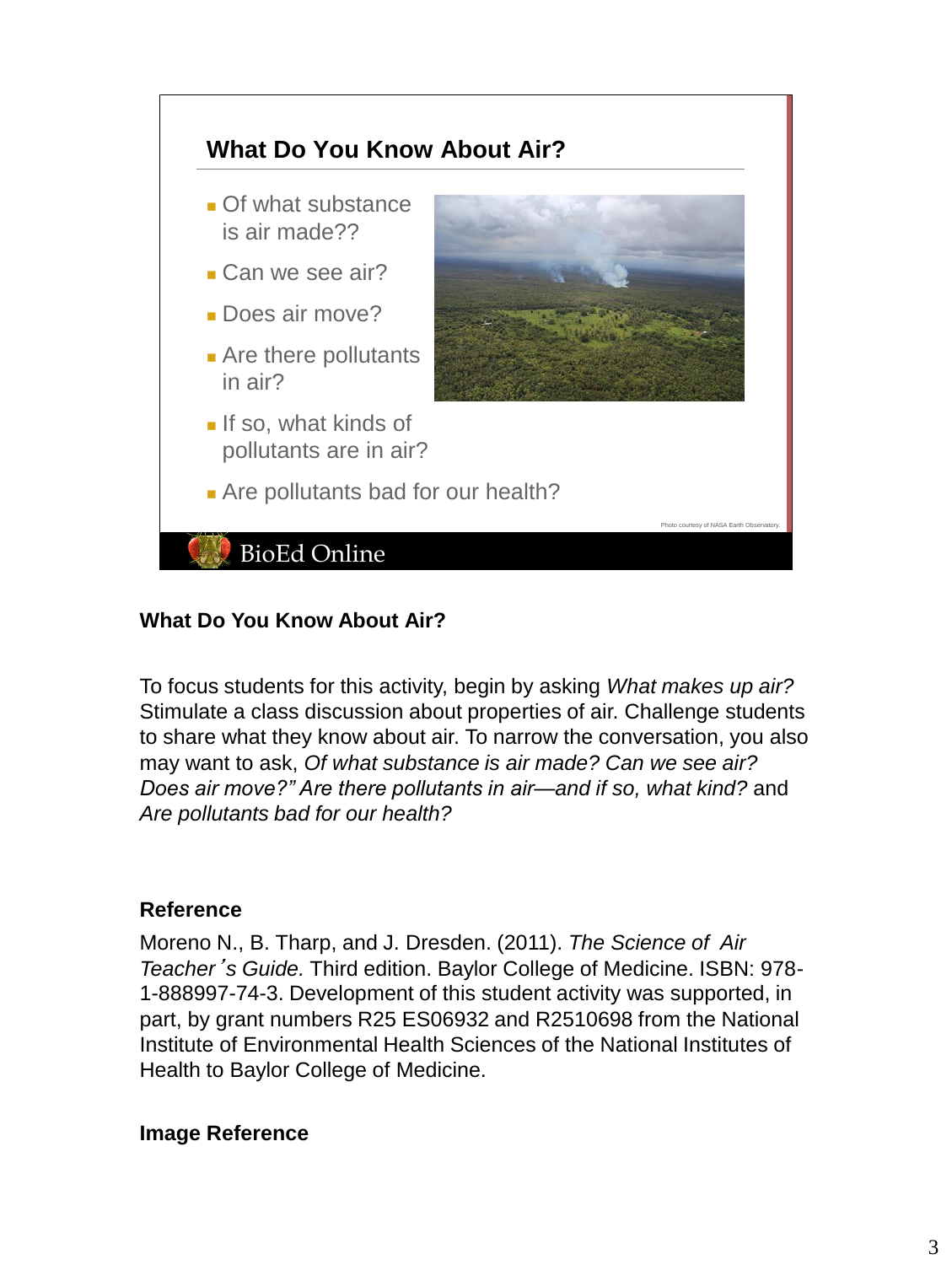Photo of ash clouds from a vent on Kilauea volcano courtesy of NASA Earth Observatory. http://eoimages.gsfc.nasa.gov/images/imagerecords/84000/84370/June27flow \_USGS\_pho\_2014253\_lrg.jpg

# **Key Words**

lesson, slides, teaching slides, lesson demonstration, science, life science, environment, air, air quality, indoor air quality, gas, gases, oxygen, carbon dioxide, pollen, dust, smoke, allergies, asthma, lungs, vital lung capacity, dust, mold, pollution, pollutant, health,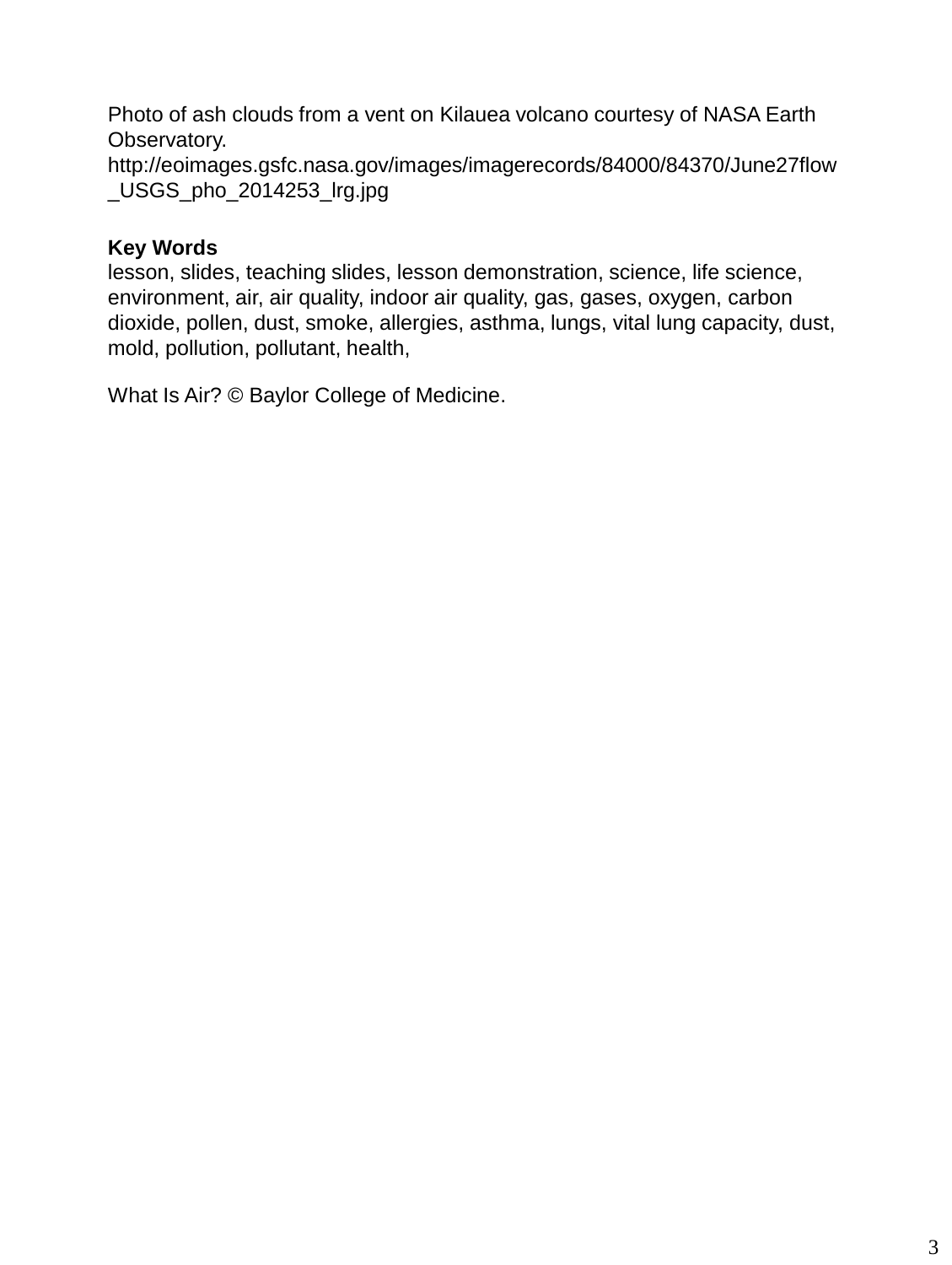

# **Let**'**s Get Started**

This activity should be introduced and summarized as a whole-class discussion. Students will assess how much they know about the properties of air, and will discover that there are many things to learn. They will work individually to complete a pre-assessment worksheet. In addition, students will observe, draw conclusions, and apply prior knowledge to a new situation.

Give each student a copy of the "What Do We Know About Air?" worksheet. Ask students to give their best answers to ALL questions, even if they are uncertain. Ensure them that future class discussions will allow them to correctly answer all questions by the time they finish the unit.

# **Reference**

Moreno N., B. Tharp, and J. Dresden. (2011). *The Science of Air Teacher*'*s Guide.* Third edition. Baylor College of Medicine. ISBN: 978- 1-888997-74-3. Development of this student activity was supported, in part, by grant numbers R25 ES06932 and R2510698 from the National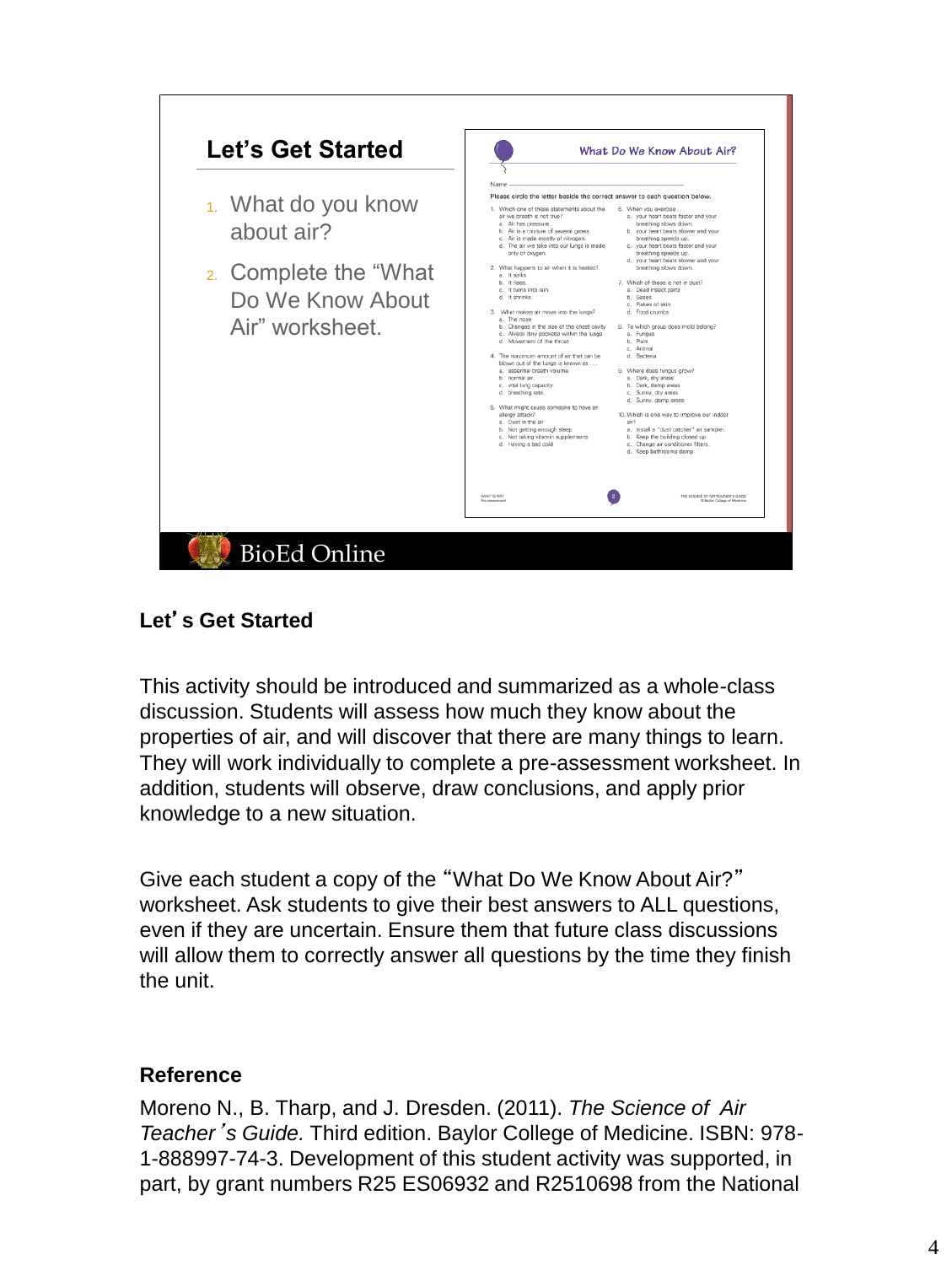Institute of Environmental Health Sciences of the National Institutes of Health to Baylor College of Medicine.

### **Key Words**

lesson, slides, teaching slides, lesson demonstration, science, life science, environment, air, air quality, indoor air quality, gas, gases, oxygen, carbon dioxide, pollen, dust, smoke, allergies, asthma, lungs, vital lung capacity, dust, mold, pollution, pollutant, health,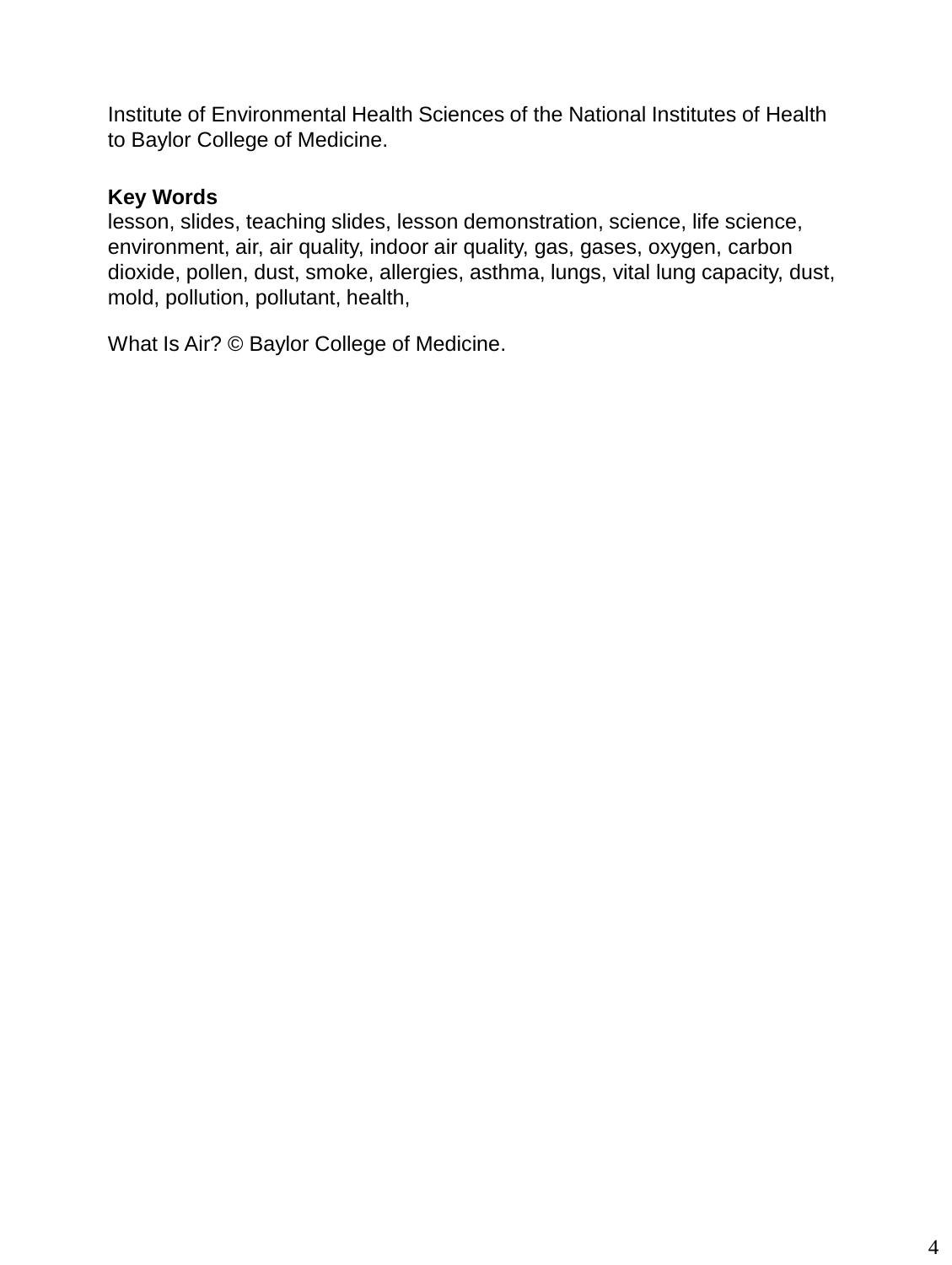#### **The Science of Air**  ■ The air around us is a 14.007  $\mathbf{8}$ 15.999 chemical substance made of  $\bullet$ colorless, odorless gases. Nitrogen Oxygen Oxígeno Nitrógeno ■ Gas molecules are always moving. ■ Air also contains tiny particles like pollen, dust, smoke, and chemicals. ■ These pollutants are bad for our health and body tissues. Photo courtesy of Giovanni Dall'Orto, released into the public domain. **BioEd Online**

# **The Science of Air**

The following properties of air may be discussed in this activity.

•**Air is made up of a mixture of gases.** The air around us is a chemical substance made of colorless, odorless gases. One of these gases, oxygen, is necessary for living cells to function. Another gas in air, carbon dioxide, is produced as a waste by most living things, and also is required for photosynthesis.

•**Gas molecules are always moving.** Because heat increases the movement of gas molecules, warm air rises and cool air sinks.

•**Air also contains tiny particles.** Some substances in air, such as pollen, dust or smoke, can cause susceptible people to develop allergies or asthma. Other substances, such as chemicals, can be toxic to everyone. Pollutants frequently become concentrated in indoor environments, where there is limited circulation of fresh air.